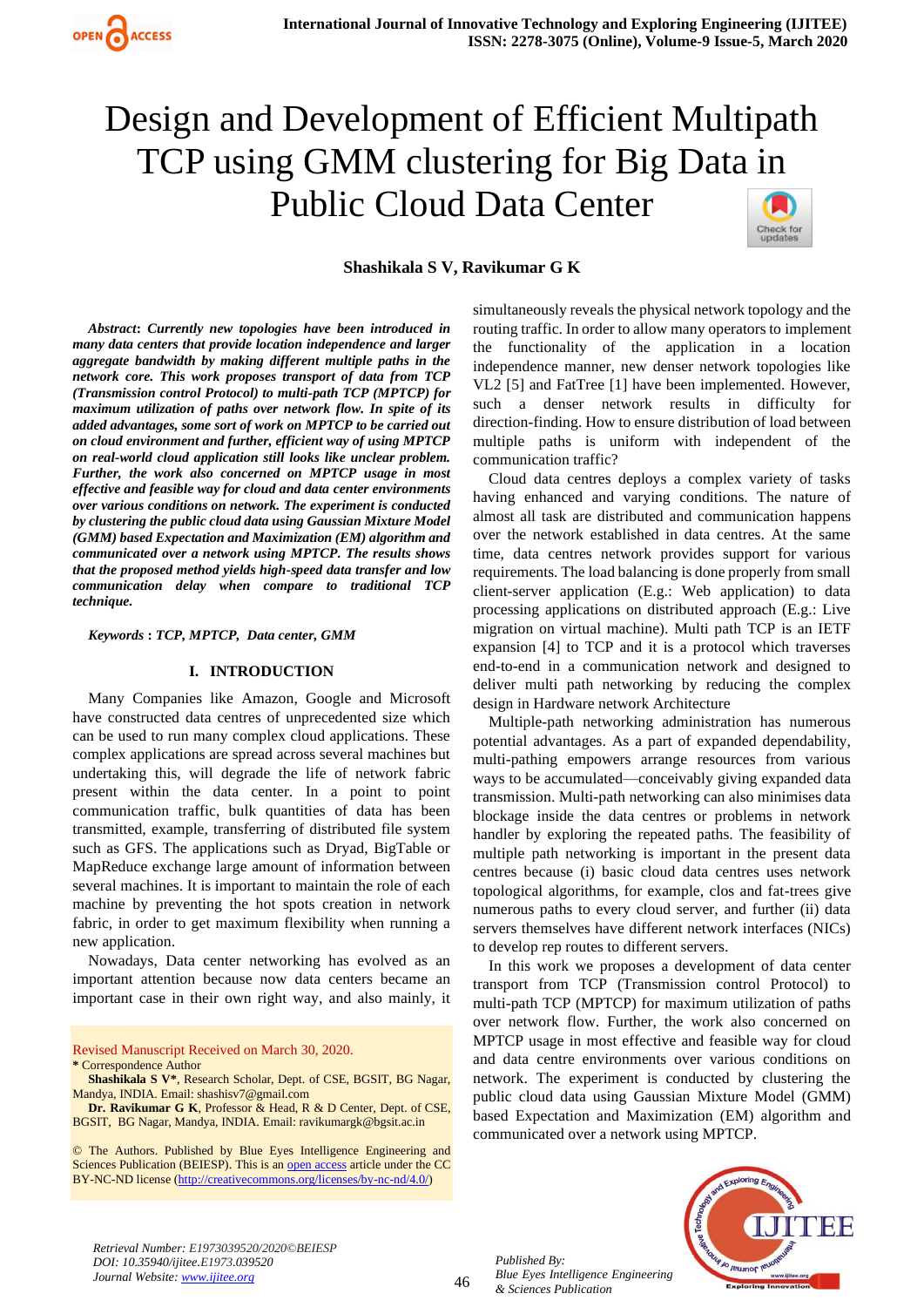## **Design and Development of Efficient Multipath TCP using GMM clustering for Big Data in Public Cloud Data Center**

The performance of MPTCP is evaluated over traditional TCP running in public data center. We determine that MPTCP performance in terms of high-speed, data transfer and low communication delay for soft clustered data is better when compared to traditional TCP. Further, we also show that multipath TCP can utilize many topologies and traffic patterns where single path TCP cannot.

## **II. BACKGROUND SURVEY**

Multipath TCP is an extension of TCP that empowers concurrent transmission of information from one end to other end across several paths. For an example, like cellular phone where multi-path TCP allows several applications to transfer and receive information across several interfaces, like cellular and Wi-Fi, by building single TCP sub flow for every interface [14] MPTCP scheduler makes use of this sub flow for transmit and receive of the information. The design of MPTCP has several benefits like resource usage, throughput and soft reaction to bugs good performance with paths. Figure 1 shows the MPTCP architecture.



**Fig. 1. Depicts the design of MPTCP.**

The sub flow with shortest round trip time (RTT) is selected by a scheduler [15] in order to send the data provided, if several sub flows are available. Out of all sub flows, the sub flow whose congestion window is not yet full, the scheduler selects that path with lesser round trip time, during the transmission of the segment. The scheduler builds an inclination towards one of the interfaces if there is more than one such path, Further, it continues to send the information on the particular sub flow till the congestion window of that sub flow turns out to be full.

MPTCP has analysed in mobile context in the previous work. In [16] the authors studied the mobility effect on MPTCP, while in [17] the authors presented a different modes of MPTCP to be utilized by cell phones for Wi-fi handover. However, with respect to lossy sub flows, heterogenetic nature of path is not investigated in neither of the work. In [18] the authors presented a comparative study between single TCP and multi path TCP. In [9] the authors calculated the importance of scheduler architecture on performance by deploying various scheduler algorithms. Whereas different congestion mechanism algorithms are compared in [20][21][22][23].In [24] the authors introduced scheduler algorithms that picks sub flows dependent on an estimation of the level of traffic they can deal with before getting congested. The methodology reveals by considering limited buffering quantity by considering huge transfers in a network. In [25] authors presented another new scheduling policy was maintain a strategic distance from out-of-request segments. However, the removal of segment from TCP buffer after it is transmitted by another sub flow is not explained by the authors.

In [26] on the ns-2 simulator platform the authors presented a delay-aware packet scheduler algorithm. The proposed method evaluates the path heterogeneity both in delay and stable conditions. In [27] the authors evaluated the performance of MPTCP over mobile network. The study has been carried out by considering various sub flows and detailed statistics like round trip time (RTT) and out of order delivery, but the authors did not consider the lossy sub flows. Lim et al. presented a new scheduler algorithm that send buffers by monitoring the available bandwidth on every sub flow, however, it doesn't exploit the data loss rate on every single sub flow.

# **III. NETWORK DATA CENTER**

From the Top level, networking architecture in Data centers are mainly divided into four components namely

- ▪Physical networking
- Routing network
- ▪Paths selection by routing
- ▪Selected paths traffic congestion control.

Each component in Data center networking are inter dependent on one another. Each component we will discuss in detail and also it is worth to mention since MPTCP reveals both traffic congestion control and path selection control.

#### **A. Network Topology**

Generally, hierarchical network topologies have been used for building data centers, that is, racks of hosts interface with a top-of-rack switch, these switches associate with aggregation switches and these are associated with a center switch. If the majority of traffic flows in and out of the data center, than the use of such network topologies make sense. There will non uniform sharing of bandwidth if majority of the traffic is within datacentre (Intra).

These restrictions are overcome by recent proposals. In order to provide complete bandwidth between two hosts in a network, the topologies like Clos [3], VL2 and FatTree uses several center switches. They themselves differ, where FatTree makes use of bulk quantity data having low speed links whereas VL2 will make use of lesser faster links. Conversely, in BCube [6], the hierarchy is deserted in support a hypercube-like topology. Each of the these proposals take care of the traffic issue at physical level that is sufficient capability with regards to each host to be able to transmit flat-out to another randomly selected host. The issue of routing of traffic depends on density of interconnection.



*Retrieval Number: E1973039520/2020©BEIESP DOI: 10.35940/ijitee.E1973.039520 Journal Website[: www.ijitee.org](http://www.ijitee.org/)*

47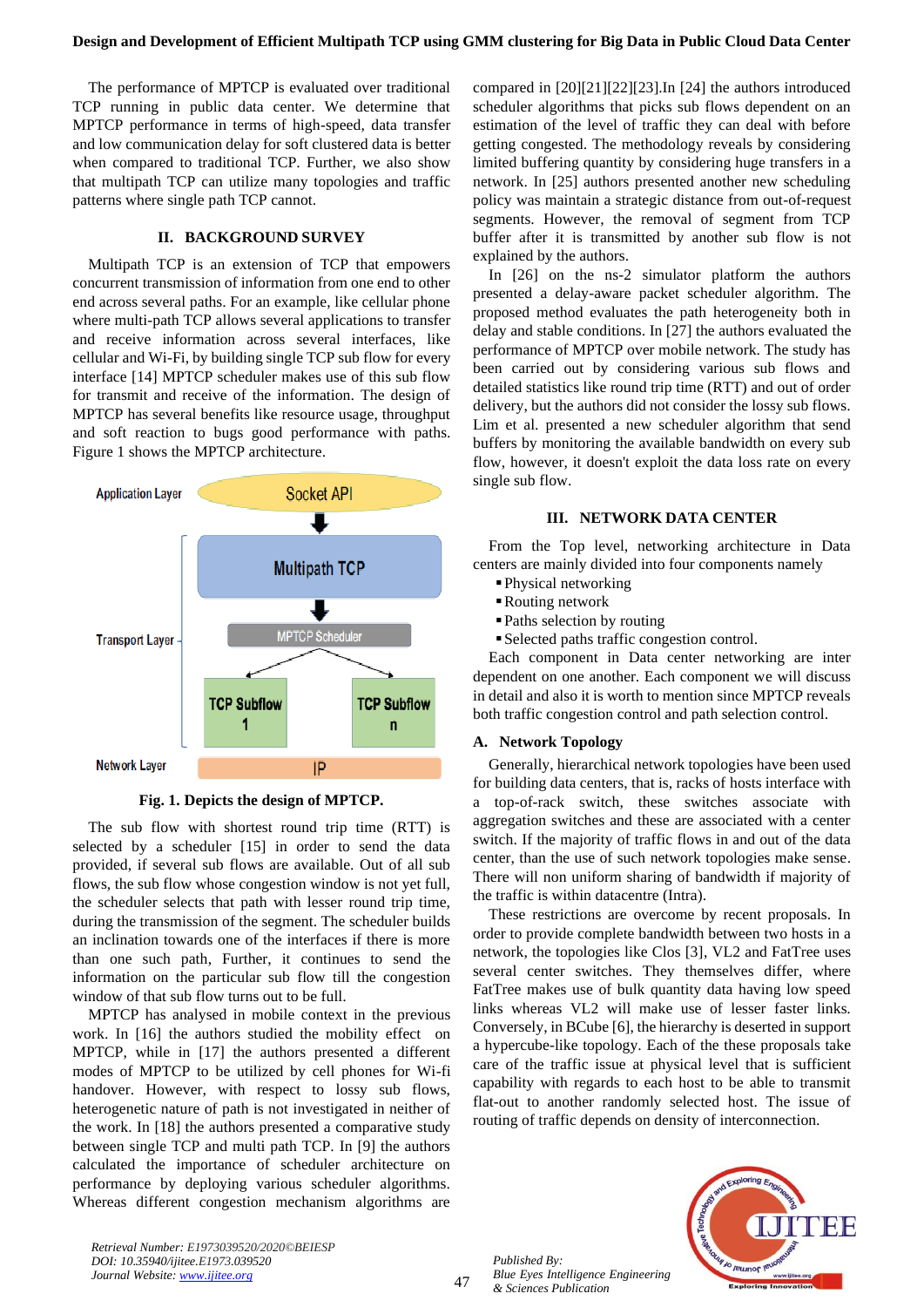

# **B. Network Routing**

Multiple number of parallel paths are generated between pair of hosts when the topology is densely interconnected. Host may not be knowing the load level of these paths or which path is less loaded, hence the network routing system should distribute traffic over these paths. The dynamic load balancing technique is used, where each stream is allocated an arbitrary path from the available paths.

In today's switches dynamic load balancing can be implemented in several ways practically. For an instance, in order to send ECMP, a switch can utilize a protocol called link state routing protocol then, flow will be divided similarly across equivalent length paths depending on a hash of the five-tuple in every data packet. VL2 gives simply such control over a virtual layer 2 foundation.

Most of the topologies have varying path length like Bcube, where simple ECMP can't get to a large number of such paths since it just hashes between the shortest paths. This problem can be solved by uncovering all underlying network paths [7] by utilizing numerous paths provided by various static VLANs. Either the host or the primary hop switch would then be able to hash the five tuple to figure out which path is utilized.

## **C. Network Path Selection**

Dynamic load balancing mechanism is selected as the default path selection system by ECMP or various VLANs. However, in many of the topologies the Dynamic load balancing mechanism can't accomplish the full cross-sectional network bandwidth nor it is particularly reasonable. This is because many hot-spots will create for dynamic selection, where few links will get under loaded for an unfortunate combination of dynamic selection and some links will have little or zero load.

A centralized flow schedulers is proposed in order to address these issues. In order to maximize or boost the total throughput [2] the existing flows are reassigned and large flows re linked to minimal loaded paths. The performance of the scheduler is good provided, if the flows are limited with exponentially circulated sizes and Poisson appearances, as appeared in Hedera [2].The intention is to utilize the complete bandwidth by scheduling only big flows and also by maintaining lower scheduling cost.

However, the traffic analysis in data centers indicates that flow distribution is not following Pareto distribution system [5].In such scenarios, in order to keep aware of the flow arrivals, the scheduler needs to run continuously or frequently. Still the response time of scheduler is basically limited, since it has to compute placements, extract statistics and trigger initiation, in this scheduling period.

## **D. Network Congestion Control**

Many applications acquire TCP's congestion control system by using single path TCP, which performs very fair operation on the selected path by matching offered load to available capacity. Many recent study proves that tuning TCP to data center has several advantages, like reduction in retransmission timeout [10], but yet the issue TCP solves stays unchanged.

Multi Path TCP makes use of congestion control scheme [9] which works across all sub-flows. One of the design objectives is to modify the present TCP network connections not to cause other connections to starve. Appropriately, a single congestion window used by congestion control scheme which is shared by all sub-flows and modifies the global congestion window depending congestion on every sub-flow. Along with coupled policy, the literature [10, 11, and 12] also reveals other congestion control policies which includes uncoupled polices, that considers each sub-flow alone and which leads to a problem for other TCP network connections [13].

#### **IV. PROPOSED METHOD**

The experiment comes up with an assumption of different environment such as production and cluster environment in public cloud respectively. The cluster environment is created by clustering the data using Gaussian Mixture Model (GMM) based Expectation and Maximization (EM) algorithm. The experiment is conducted in a cluster environment with public cloud consisting of various loads over network.

#### **A. Clustering Cloud Data**

In this section, we discuss Gaussian mixture model (GMM) Expectation Maximization (EM) clustering that we use to cluster the big data which is loaded in cloud network. EM algorithm belongs unsupervised learning. The objective of this algorithm is to segregate the unlabelled cloud data into N number of groups. Figure 4 and Figure 6 shows the graphical visualization of big data form different number clusters head or centroids.

#### **B. Expectation Maximization**

EM is a probability distribution based clustering technique deployed using Gaussian mixture model. The EM method deal with several data points to form multiple clusters, where every cluster form a Gaussian distribution. This results in study on Gaussian mixture model. The univariate one dimensional Gaussian distribution function can be written as in (1)  $\overline{a}$ 

$$
G(x|v,\sigma)=\frac{1}{\sqrt{2\pi\sigma^2}}e^{-\frac{(x-v)^2}{2\sigma^2}}\quad (1)
$$

Where, v is the average value,  $\sigma$  is the Standard deviation, σ2 is Variance and x is the data point (pixel) with location (m, n) in a two dimensional plane.

The Multivariate Gaussian distribution can be written as in (2). Where  $\Sigma$  is covariance matrix.

$$
N(x|v, \Sigma) = \frac{1}{(2\pi|\Sigma|)^{1/2}} \left\{-\frac{1}{2}(x-v)^{T}\Sigma^{-1}(x-v)\right\}_{(2)}
$$

The mean v and covariance  $\Sigma$  of a Gaussian distribution are estimated in order to extend the multivariate distribution to spread over all the data points. Maximum Likelihood method (ML) is used to estimate mean v and covariance  $\Sigma$ .

Logarithm of Gaussian distribution is calculated for parameter estimation using Maximum Likelihood method as given in (3)



*Retrieval Number: E1973039520/2020©BEIESP DOI: 10.35940/ijitee.E1973.039520 Journal Website[: www.ijitee.org](http://www.ijitee.org/)*

48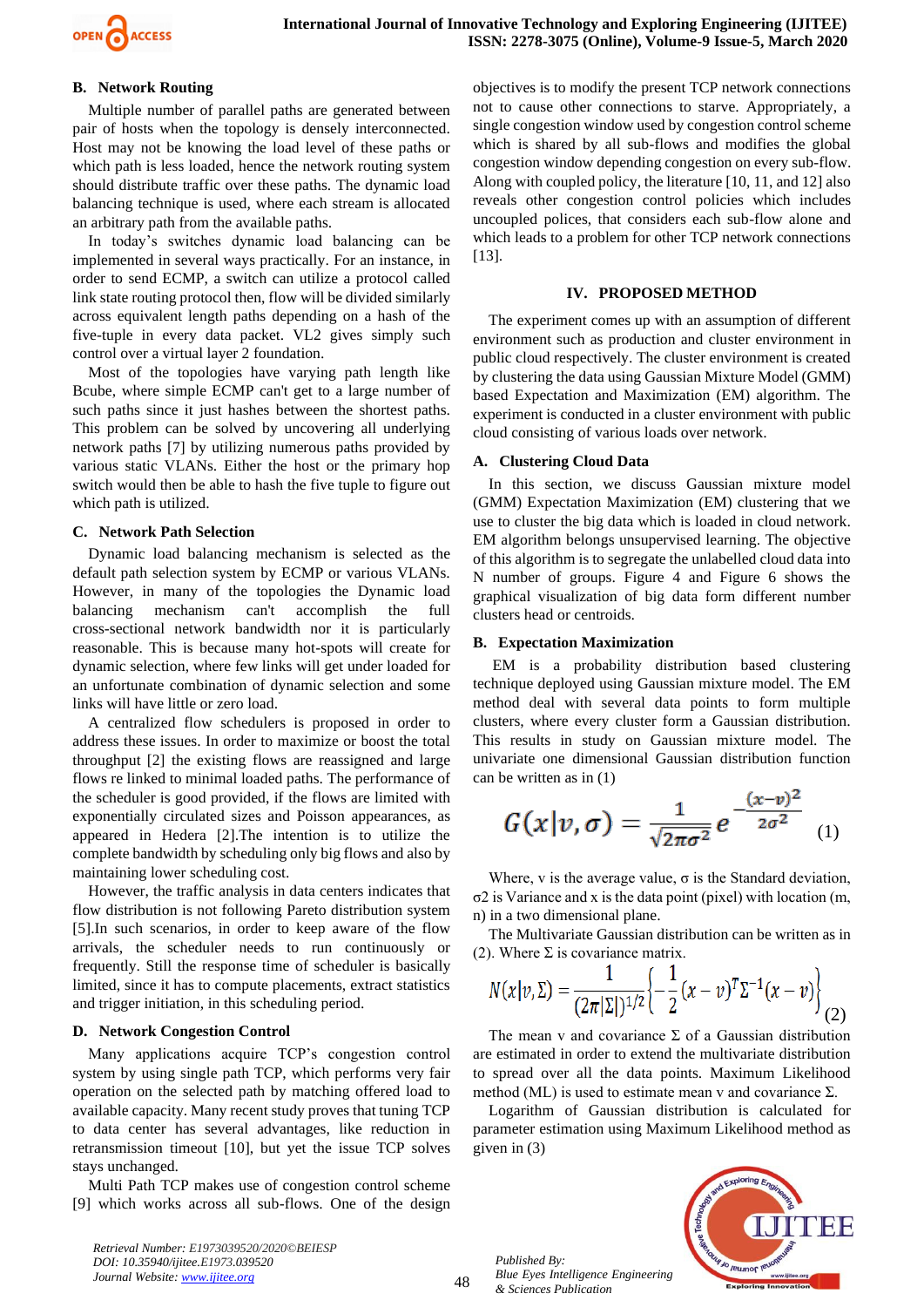$(11)$ 

$$
\ln P(x|v, \Sigma) = -\frac{1}{2}\ln(2\pi) - \frac{1}{2}\ln|\Sigma| - \frac{1}{2}(x-v)^{T}\Sigma^{-1}(x-v) \tag{3}
$$

The mean v and covariance  $\Sigma$  can be identified using Maximum Likelihood method by applying derivative for (3), with respect to v and  $\Sigma$  and equating it to zero.

$$
v_{ML} = \frac{1}{N} \sum_{n=1}^{N} X_n
$$
\n<sup>(4)</sup>

$$
\Sigma_{\rm ML} = \frac{1}{N} \sum_{n=1}^{N} (x_n - v_{\rm ML}) (x_n - v_{\rm ML})^{\rm T}
$$
 (5)

Where N is total number of data points.

The probability distribution for 'x' number of data points for multiple Gaussians can be given in (6)

$$
P(x) = \sum_{k=1}^{N} \pi_k N(x|v_k, \Sigma_k)
$$
\n(6)

Where, k represents Total number of Gaussians,  $\pi$ k represents Mixing coefficients for the kth Gaussian and

 $N(x|v_k, \Sigma_k)$  Represents Normal multivariate distribution for the class k. Log likelihood can be obtained from (6) by applying logarithm

$$
lnP(x|v, \Sigma, \pi) = \sum_{n=1}^{N} lnP(x_n) = \sum_{n=1}^{N} ln \left\{ \sum_{k=1}^{K} \pi_k N(x_n | v_k, \Sigma_k) \right\}
$$
(7)

## **C. Expectation Maximization (EM) technique**

The EM algorithm is a looping technique which is performed to find out the values of mean  $(v_k)$ , covariance  $(\Sigma_k)$  for 'k' number of clusters. It consists of mainly two steps: Expectation step and Maximization step

**Step 1:** Initialize the parameters mean  $(v_i)$ , covariance  $(\Sigma_i)$  by calculating the histogram of the image for k number of clusters. Calculate the log likelihood from (8)

$$
ln P(X|v, \Sigma, \pi) = \sum_{n=1}^{N} ln P(X_n) = \sum_{n=1}^{N} ln \left\{ \sum_{j=1}^{K} \pi_j N(X_n|v_j, \Sigma_j) \right\}_{(8)}
$$

Where N is the total number of data points or pixels, P is the probability for the distribution for the samples X,  $N(X_n|v_i, \Sigma_i)$  Normal multivariate Gaussian distribution for the cluster j.

**Step 2: E-Step -** Using the log likelihood for all observed and unobserved data obtained in step 1, compute the expected probability of unobserved data. Hence the step Expectation given in (9).

$$
\lambda_{k}(X) = \frac{\pi_{k}N(X|v_{k}, \Sigma_{k})}{\sum_{j=1}^{K} \pi_{j}N(X|v_{j}, \Sigma_{j})}
$$
\n(9)

**Step 3: M Step -** Update the parameters.

$$
V_j = \frac{\sum_{n=1}^{N} \lambda_k (X_n) X_n}{\sum_{n=1}^{N} \lambda_j (X_n)} \n\Sigma_j = \frac{\sum_{n=1}^{N} \lambda_k (X_n) (X_n - v_k) (X_n - v_k)^T}{\sum_{n=1}^{N} \lambda_j (X_n)}
$$
\n(10)

*Retrieval Number: E1973039520/2020©BEIESP DOI: 10.35940/ijitee.E1973.039520 Journal Website[: www.ijitee.org](http://www.ijitee.org/)*

(11)  

$$
\pi_j = \frac{1}{N} \sum_{n=1}^{N} \lambda_k(X_n)
$$
(12)

**Step 4:** Calculate the log likelihood from (13).  $\cdot$  V

$$
lnP(X|v, \Sigma, \pi) = \sum_{n=1}^{N} ln \left\{ \sum_{k=1}^{N} \pi_k N(X_n|v_k, \Sigma_k) \right\}
$$
(13)

#### **D. Public Cloud setup**

Our experiment is conducted with two distinct setup environment to obtain comparative study among TCP and MPTCP. It assumes cluster environment on the public cloud systems. We experimented using AWS (Amazon Web Server) cloud infrastructure with two VMs having capacity of 4GB RAM, 2VCPU, 100GB drive space and two interfaces connected to different subnets.



**Fig. 2.Shows the proposed experimental setup**

Two VMs are named as VM1 and VM2 as shown in Figure 3 where VM1 was running Ubuntu 18.04, kernel version 4.10 with regular TCP setup, whereas VM2 was running with Ubuntu 18.04 kernel version 4.10 with MPTCP V0.93.

Similarly two dedicated system are used for downloading cluster data where system S1 was equipped with 2GB RAM, i3 processor, wifi and Ethernet interfaces, Ubuntu 18.04 with normal TCP setup whereas system S2 has same specification as S1 along with MPTCP V0.93 setup.

#### **E. MPTCP Set-up**

MPTCP configured on Linux machine version 4.10, which is new addition to linux kernel. The different configurations of MPTCP kernel and congestion control methods used to carry on our experiment. Until and unless it's not been specified means, will go with kernel default version and LIA congestion control method. The MPTCP header checksum to be turned-off to reduce unnecessary overhead on CPU. The buffer size is suggested based on multiplying maximum round-trip duration for all paths by total available bandwidth. RFC6182 is used to set receive buffers on all experiments. The result on receive buffers are comparatively larger (256 KB) than default (8 KB) size.

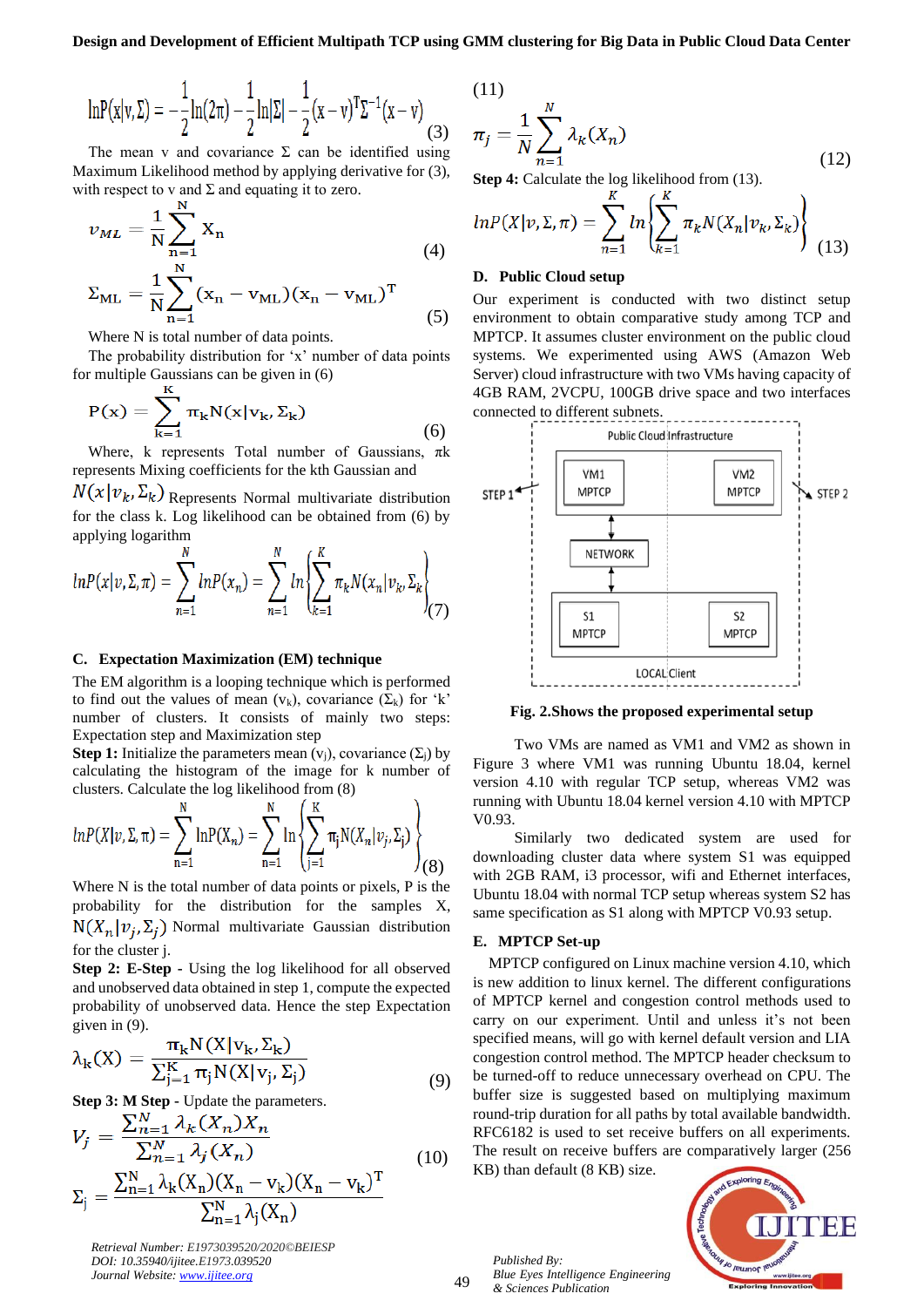

# **F. Application Workloads**

The memory and disk intensive workloads are two widely used classes of cloud workloads in our experiment. The various characteristics are generated on network traffic for both such as bandwidth, size of packets on network.

The illustration on memory-intensive workloads follows the same as mentioned below:

- Iperf supports for large block data transfer micro benchmarks
- ▪Live VM migration from network-intensive blocks to block data transfers
- ▪Generate request by using key-value store called Redis, with Yahoo Cloud Serve Benchmark (YCSB)

The disk-intensive workload uses following for experiments:

- ▪Micro benchmarks for large disk information transfer using FTP and rsync
- ▪Spark used for distributed information processing

# **G. Network Conditions**

The initial experiment where application uses uncongested network with available bandwidth of 10GigE interface for both disk and memory related workloads. The switches do not face traffic at its background. The experiment assumes, there is a multiple application hosted by server and repeatedly performs operation on the same environment. The bandwidth allocation values are restricted to smaller one by following rate limit and it belongs to same range in public environments.

# **V. RESULT**

The Cloud service providers such as IBM soft layer, Amazon and Microsoft Azure, all provide a virtual information centre and provides Virtual machines (VMs) to host end users. Multiple Network Interface Controllers (NICs) can be easily configured with these VMs. Our experiment is conducted with two distinct setup environment to obtain comparative study among TCP and MPTCP. It assumes cluster environment on the public cloud systems. We experimented using AWS (Amazon Web Server) cloud infrastructure with two VMs having capacity of 4GB RAM, 2VCPU, 100GB drive space and two interfaces connected to different subnets.



**Fig. 3.Graphical visualization of big data form six clusters head or centroids.**



**Fig. 4.Graphical visualization of big data form seven clusters head or centroids.**



**Fig. 5.Represents the performance of MPTCP over TCP**

As mentioned earlier our experimentation is done in AWS public cloud system, therefore we observed variations in the bandwidth on both TCP and MPTCP setup. This bandwidth test was carried out using ipref tool.

Our analysis was broadly classified into two categories

- **Link Handover**
- Throughput

Link Handover: We used ifstat tool to monitor the traffic flow in all interfaces. Started downloading scripts in both TCP and MPTCP setups. One of the network interface was removed while data is being downloaded. The observation was TCP setup failed to switch the traffic flow to the working interface, whereas the MPTCP smoothly handled over working interface. Throughput: Since MPTCP started downloading from all the available network interfaces it increases the speed than the TCP. The Table 1 shows the communication delay happened for both TCP and MPTCP to access the files of different capacity.



*Retrieval Number: E1973039520/2020©BEIESP DOI: 10.35940/ijitee.E1973.039520 Journal Website[: www.ijitee.org](http://www.ijitee.org/)*

50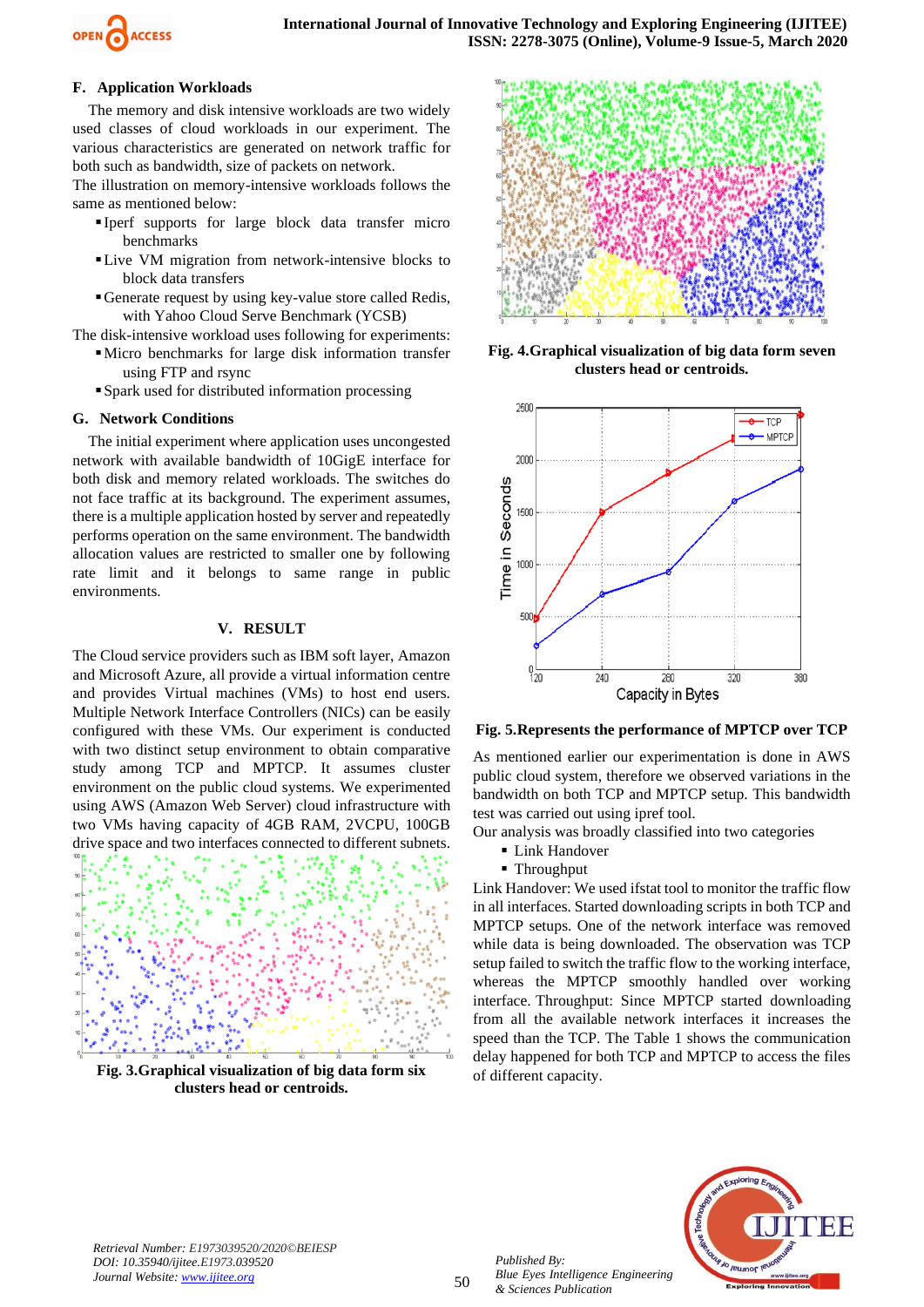

**Fig. 6.Represents the performance of MPTCP over different clustering algorithms**

**Fig. 7.Table 1. Comparison of network delay obtained while transferring the data between MPTCP and TCP**

| <b>File Size</b> | <b>TCP</b>          | <b>MPTCP</b>        |
|------------------|---------------------|---------------------|
|                  | <b>Time Seconds</b> | <b>Time Seconds</b> |
| 120 MB           | 480                 | 223                 |
| 240 MB           | 1500                | 712                 |
| 280 MB           | 1870                | 928                 |
| 320 MB           | 2205                | 1604                |
| 380 MB           | 2434                | 1912                |

# **VI. CONCLUSION**

This work reveals the experimental studies the performance of Multi path TCP's with multiple network conditions. The work concerned on MPTCP usage in most effective and feasible way for cloud and data centre environments over various conditions on network. The experiment is conducted by clustering the public cloud data using Gaussian Mixture Model (GMM) based Expectation and Maximization (EM) algorithm and communicated over a network using MPTCP. The results shows that the proposed method yields high-speed data transfer and low communication delay when compare to traditional TCP technique.

#### **REFERENCES**

- 1. M. Al-Fares, A. Loukissas, and A. Vahdat. A scalable, commodity data center network architecture. In Proc. SIGCOMM 2010.
- 2. M. Al-Fares, S. Radhakrishnan, B. Raghavan, N. Huang, and A. Vahdat. Hedera: Dynamic flow scheduling for data center networks. In Proc. Usenix NSDI 2010.
- 3. C. Clos. A study of non-blocking switching networks. Bell System Technical Journal, 32(5):406–424, 1952.
- 4. A. Ford, C. Raiciu, M. Handley, and S. Barre. TCP Extensions for Multipath Operation with Multiple Addresses. Internet-draft, IETF, 2009.
- 5. A. Greenberg el al. VL2: a scalable and flexible data center network. In Proc. ACM Sigcomm 2009.
- 6. C. Guo, G. Lu, D. Li, H. Wu, X. Zhang, Y. Shi, C. Tian, Y. Zhang, and S. Lu. Bcube: a high performance, server-centric network.
- 7. J. Mudigonda, P. Yalagandula, M. Al-Fares, and J. C. Mogul. Spain: Cots data-center ethernet for multipathing over arbitrary topologies. In Proc. NSDI 2010.
- 8. V. Vasudevan et al. Safe and effective fine-grained tcp retransmissions for datacenter communication. In Proc. SIGCOMM 2009.
- 9. M. Handly, D. Wischik and C. Raiciu. Coupled congestion control for multipath transport protocols. RFC 6356, Oct 2011.
- 10. J. Iyengar, S. Hassayoun , and D. Ros. Dynamic window coupling for multipath congestion control. In IEEE ICNP, 2011, pages 341–352.

*Retrieval Number: E1973039520/2020©BEIESP DOI: 10.35940/ijitee.E1973.039520 Journal Website[: www.ijitee.org](http://www.ijitee.org/)*

- 11. M. A. Razzaque, T. A. Le, S. Lee, and H. Jung. ecmtcp: an energy aware congestion control algorithm for multipath tcp. IEEE communications letters, 16(2), 2012, 275–277.
- 12. M. Handley, D.Wischik, and C. Raiciu. Balancing resource pooling and equipoise in multipath transport. ACM SIGCOMM, 2010.
- 13. D. A. Hayes, S. Ferlin, O. Alay, and et al. Revisiting congestion control for multipath tcp with shared bottleneck detection. In IEEE INFOCOM, 2016, pages 1–9.
- 14. A. Ford, C. Raiciu, M. Handley, and O. Bonaventure, "TCP Extensions for Multipath Operation with Multiple Addresses," RFC 6824, 2013.
- 15. C. Paasch, S. Ferlin, O. Alay, and O. Bonaventure, "Experimental Evaluation of Multipath TCP Schedulers," in Proceedings of the 2014 ACM SIGCOMM workshop on Capacity sharing workshop. ACM, 2014, pp. 27–32.
- 16. C. Raiciu, D. Niculescu, M. Bagnulo, and M. J. Handley, "Opportunistic Mobility with Multipath TCP," in Proceedings of the 6th International Workshop on MobiArch. ACM, 2011, pp. 7–12.
- 17. C. Paasch, G. Detal, F. Duchene, C. Raiciu, and O. Bonaventure, "Exploring Mobile/Wi-Fi Handover with Multipath TCP," in Proceedings of the 2012 ACM SIGCOMM workshop on Cellular Networks: Operations, Challenges, and Future Design. ACM, 2012, pp. 31–36.
- 18. S. Deng, R. Netravali, A. Sivaraman, and H. Balakrishnan, "Wi-Fi, LTE, or Both?: Measuring Multi-homed Wireless Internet Performance," in Proceedings of the 2014 Conference on Internet Measurement Conference. ACM, 2014, pp. 181–194
- 19. B. Arzani, A. Gurney, S. Cheng, R. Guerin, and B. T. Loo, "Impact of Path Characteristics and Scheduling Policies on MPTCP Performance," in 28th International Conference on Advanced Information Networking and Applications Workshops (WAINA), 2014. IEEE, 2014, pp. 743–748.
- 20. R. Khalili, N. Gast, M. Popovic, U. Upadhyay, and J.-Y. Le Boudec, "MPTCP is Not Pareto-Optimal: Performance Issues and a Possible Solution," in Proceedings of the 8th International Conference on Emerging Networking Experiments and Technologies. ACM, 2012, pp. 1–12.
- 21. D. Wischik, C. Raiciu, A. Greenhalgh, and M. Handley, "Design, Implementation and Evaluation of Congestion Control for Multipath TCP." in NSDI, vol. 11, 2011, pp. 8–8.
- 22. C. Raiciu, D. Wischik, and M. Handley, "Practical Congestion Control for Multipath Transport Protocols," University College London, London/United Kingdom, Tech. Rep., 2009.
- 23. K. Noda and Y. Ito, "Proposal of Novel MPTCP Congestion Control to Suppress QoS Fluctuation for WebQoE Improvement," in 2018 IEEE 8th International Conference on Consumer Electronics-Berlin (ICCEBerlin). IEEE, 2018, pp. 1–3.
- 24. F. Yang, P. Amer, and N. Ekiz, "A Scheduler for Multipath TCP," in 2013 22nd International Conference on Computer Communication and Networks (ICCCN). IEEE, 2013, pp. 1–7.
- 25. F. Yang, Q. Wang, and P. D. Amer, "Out-of-Order Transmission for InOrder Arrival Scheduling for Multipath TCP," in 2014 28th International Conference on Advanced Information Networking and Applications Workshops. IEEE, 2014, pp. 749–752.
- 26. N. Kuhn, E. Lochin, A. Mifdaoui, G. Sarwar, O. Mehani, and R. Boreli, "DAPS: Intelligent delay-aware packet scheduling for multipath transport," in 2014 IEEE International Conference on Communications (ICC). IEEE, 2014, pp. 1222–1227.
- 27. Y.-C. Chen, Y.-s. Lim, R. J. Gibbens, E. M. Nahum, R. Khalili, and D. Towsley, "A Measurement-based Study of Multipath TCP Performance over Wireless Networks," in Proceedings of the 2013 Conference on Internet Measurement Conference. ACM, 2013, pp. 455–46

#### **AUTHORS PROFILE**



**Shashikala S V** Research Scholar, Department of Computer Science & Engg., BGSIT, with 25+ years of teaching. She received M Tech degree from VTU in 2005 and currently pursuing Ph D in VTU under guidance of Dr. Ravikumar G K . She has published 20+ technical papers in national and international journals and her area of interest are Programming, Big

data, Cloud computing, Machine learning and Networking. She has presented papers in national and international conferences.

*Published By: Blue Eyes Intelligence Engineering & Sciences Publication* 



51